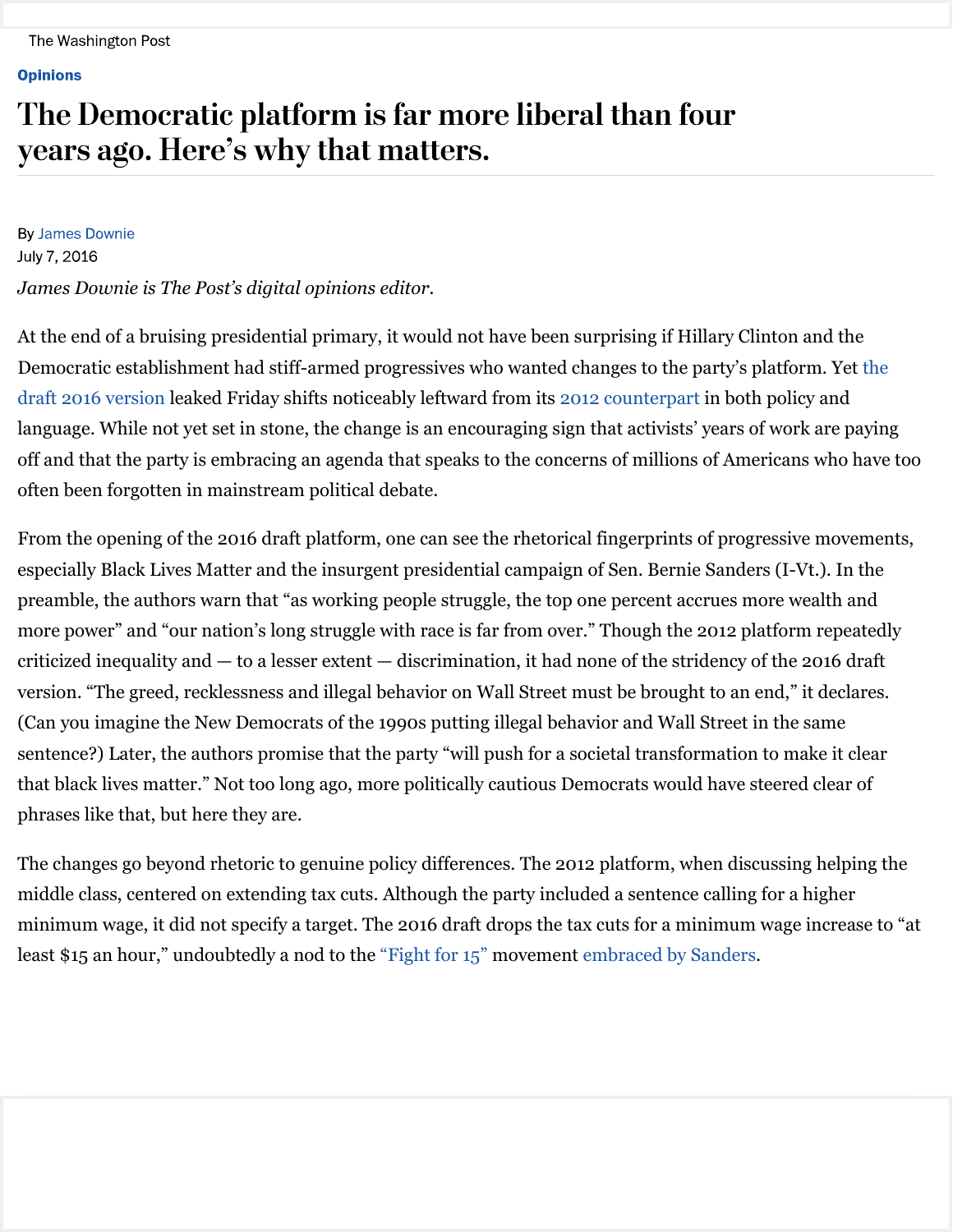Similarly, the new platform endorses specific reforms of the criminal justice system — closing private prisons, giving police training in conflict de-escalation and body cameras, "banning the box," prioritizing "treatment over incarceration in tackling addiction" and so on — all new in 2016. And for the first time, the Democratic platform calls for abolishing the death penalty. The party has traveled a long way from Bill Clinton returning to Arkansas mid-campaign for the execution of Ricky Ray Rector.

Even President Obama's signature piece of legislation, the Affordable Care Act, is overtaken by the shift to the left. The 2012 platform was understandably content to focus on the law's successes; with Hillary Clinton's determination to benefit from Obama's legacy, the 2016 version might be expected to do the same. Yet the drafters go much further, declaring that "Americans should be able to access public coverage through Medicare or a public option." It is extraordinary that Democrats are saying that the most popular figure in the party's biggest accomplishment is not liberal enough.

There are other victories for progressives and activists throughout the draft, such as a prohibition on Wall Street firms choosing which credit agency rates their products and support for postal banking for low-income Americans. Progressives did not win every fight; there is no call for a ban on fracking or opposition to the Trans-Pacific Partnership trade deal. Given that Obama opposes both stances, any hope for victory on those issues was always naive. But overall, this would be the most progressive Democratic platform in history.